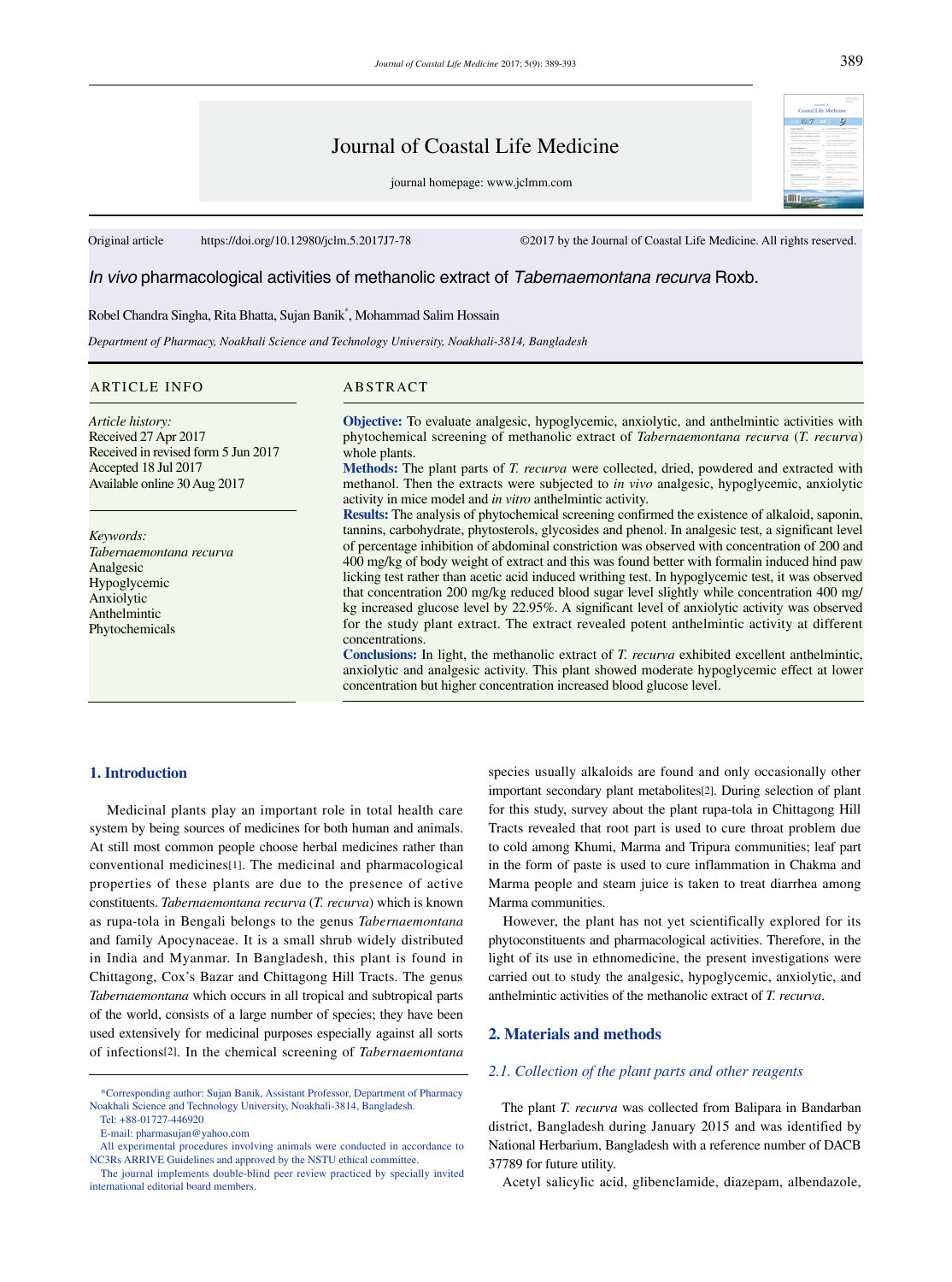glacial acetic acid, and formalin were purchased from local market of our country.

# *2.2. Experimental design and management of animals*

 A total of 73 mice were used for experiments in which 16 mice were treated as control and the remaining were used either as sample or standard group as per requirement of the experiment. Mice were selected randomly for different experiments and treated as per designed method of the experiment. Swiss-albino mice of aged 4–5 weeks and weight between 20–30 g were obtained from the animal house of Jahangirnagar University, Bangladesh. Because of high homological resemblance with human, ease of maintenance and low price, mice are selected for experiment. They were kept in standard environmental condition and fed ICDDR, B formulated rodent food and water (*ad libitum*). The animals were adapted for 4 days in the environment of actual experiments. All experimental procedures involving animals were conducted in accordance to NC3Rs ARRIVE Guidelines and approved by the NSTU ethical committee.

 Earthworms (*Pheretima posthuma*) for anthelmintic study were collected from moist soil in the campus of Noakhali Science and Technology University. Adult earth worm (*Pheretima posthuma*) was used to perform the test because of its anatomical and physiological resemblance with intestinal round worm parasite[3]. Collected earthworms were 3–5 cm in length and 0.1–0.2 cm in width weighing 0.80–3.04 g. They were thoroughly washed with saline water.

#### *2.3. Preparation of the plant extracts*

 The collected plants were washed, cut into small pieces and then air-dried in the shade for about 5 weeks. Then the dried parts were micronized into coarse powder with a suitable grinder. About 250 g of powdered material was taken in a clean glass beaker and soaked in 99% methanol (1500 mL). This beaker was then sealed with aluminum foil and kept for a period of 15 days followed by occasional shaking and stirring. After that period, the supernatant liquid was filtered using clean white cloth and Whatman filter paper. The filtrate obtained was evaporated using a rotary evaporator followed by room drying under ceiling pan. The resulted crude extract was then stored for further study.

#### *2.4. Phytochemical analysis*

 The freshly prepared crude extract was subjected for qualitative analysis for the presence of active constituents, namely, carbohydrate, alkaloids, phenol, saponins, glycosides, tannin, phytosterols and fixed oils and fats. Presence of these constituents was confirmed by characteristics of color changes following standard phytochemical testing procedures[4,5].

# *2.5. Analgesic activity test*

#### *2.5.1. Acetic acid induced writhing test*

 Four groups of five mice in each group were formed and fasted for 18 h. Later, Group I and II mice were given 10 mL/kg of distilled water (control) and 100 mg/kg of acetylsalicylic acid (standard) intraperitoneally respectively while Groups III and IV were received 200 and 400 mg/kg of methanolic extract *i.p.* respectively. After one hour of administration, 0.6% glacial acetic acid (10 mL/kg) was given intraperitoneally to all groups of mice to induce pain[6]. The number of abdominal contraction was then counted at 5 min interval for 30 min. The percentage of analgesic activity was then calculated by using following formula[7].

Inhibition  $(\%)$  = [Number of writhes (control) – number of writhes (test)]/Number of writhes (control)  $\times$  100

# *2.5.2. Formalin induced hind paw licking test*

 After one hour of administration of 10 mL/kg of distilled water (control) and 100 mg/kg of acetylsalicylic acid (standard) and 200 mg/kg and 400 mg/kg of methanolic extract, mice were administered 20 μL of 2.5% formalin subcutaneously under the plantar surface of the hind paw of all groups. The time spent in licking and biting responses of the injected paw was taken as an indicator of pain response. Antinociceptive effect was determined in two phases. The early phase was recorded during the first 5 min while the last phase was recorded during the last 20–30 min after formalin injection[8].

#### *2.6. Hypoglycemic activity test*

 Fasted mice were grouped into four groups of three mice each and serum glucose level was measured. Then all mice of each group were administered glucose (3 g/kg of body weight) orally. After one hour of administration, blood sample was collected for the measurement of glucose level. After that, these four groups were treated differently. Control group received Tween 80 (1%) 10 mL/ kg of body weight, standard group received glibenclamide 10 mg/ kg of body weight. Remaining two groups received extract at a dose of 200 and 400 mg/kg of body weight. After 2 h of administration of glucose, blood samples were collected and serum glucose level was determined by glucometer using glucose estimation kit. This method for determination of hypoglycemic activity was previously adopted by Ahmed *et al.*[9].

# *2.7. Anxiolytic test*

# *2.7.1. Elevated plus maze (EPM) test*

 This study was conducted using a wooden EPM consisting of two open arms (30 cm  $\times$  5 cm) crossed with two closed arms (30 cm  $\times$ 5 cm  $\times$  15 cm). The arms were connected together with a central square of 5 cm  $\times$  5 cm. The apparatus was elevated to the height of 40 cm in a dimly illuminated room. To conduct this test, first was to prepare four groups with three mice in each group which were fasted overnight. Distilled water (10 mL/kg), diazepam (1 mg/kg), plant extract (200 and 400 mg/kg of body weight) were administered to four group of mice respectively. After 30 min, mice were individually placed in center square of the EPM facing either one of the open arms. The time spent in both the open and closed arms was recorded for 5 min[7].

# *2.7.2. Hole board test*

 The study was conducted using a wooden hole-board apparatus measuring 40 cm  $\times$  40 cm  $\times$  25 cm with 16 evenly spaced holes (each of diameter 3 cm). The apparatus was elevated to a height of 25 cm. One hour after treatment with distilled water (10 mL/ kg), diazepam (1 mg/kg), plant extract (200 and 400 mg/kg of body weight), each mice was placed in turn at one corner of the hole board. The number of head dips during a 5 min period was recorded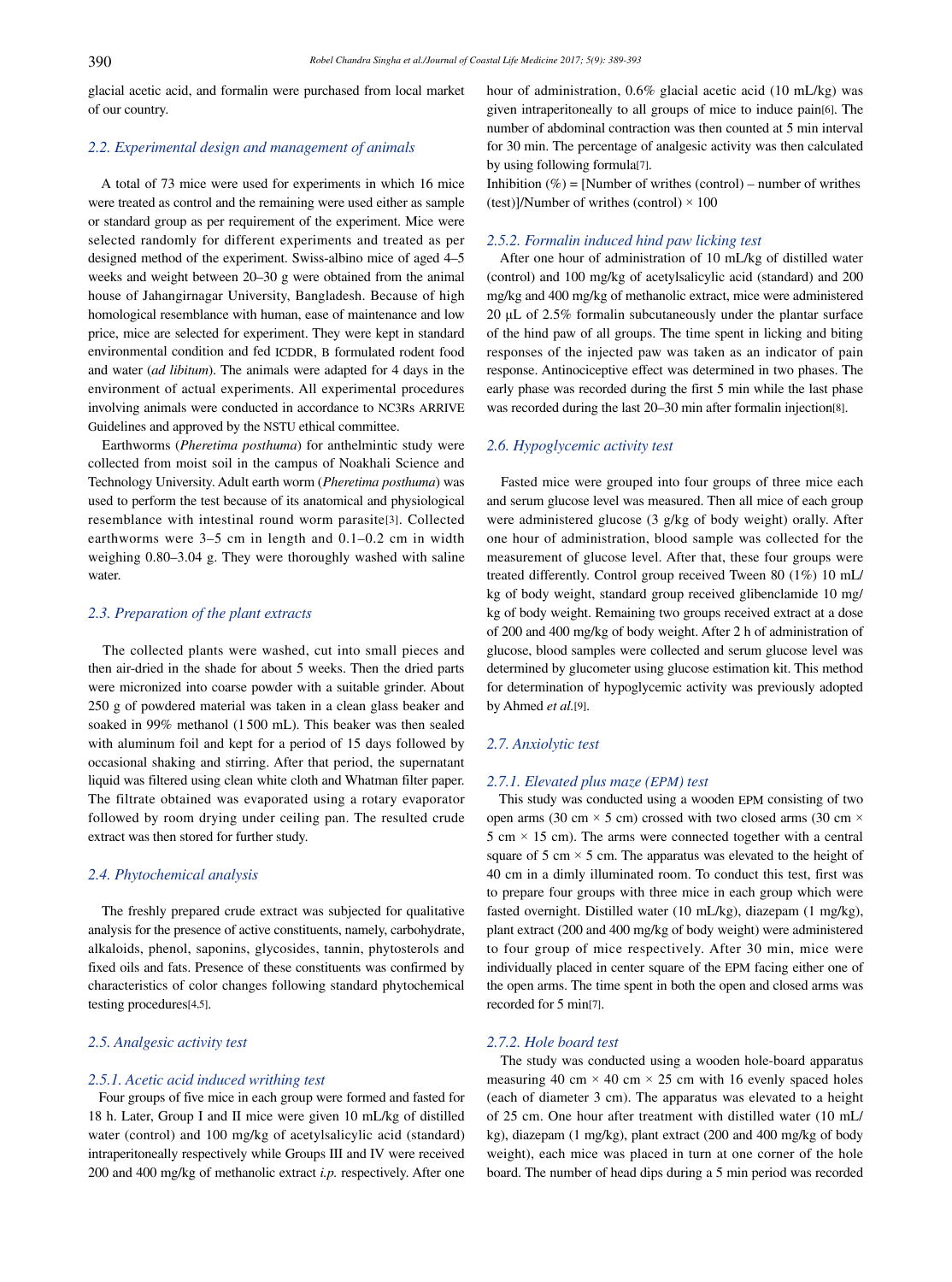for individual mice[10].

# *2.8. Anthelminthic activity test*

 Anthelmintic activity of the plant extract was evaluated by the previously described method[3] with necessary modifications. At first, different concentrations (10, 20, 30, 40 and 50 mg/mL) of solution using methanol extract of *T. recurva* and reference standard solution of albendazole (25 mg/mL) were prepared separately. Then earthworms were divided into six Petri dish each containing three earthworms. Five groups were used to the five concentrations of methanol extract and one group was applied to reference standard. Continuous observation was made to notice any physical change in the earthworms. The paralyzing time was counted only when there was no movement observed except that the worm was shaken vigorously. After ascertaining that the worms moved neither when vigorously shaken nor when dipped in warm water (50 °C), the death time was recorded[11].

#### *2.9. Statistical analysis*

 A statistical approach was designed and the experimental data were evaluated using SPSS software, version 20. All data were expressed as mean ± SEM with their corresponding *P* values. Comparison of the investigated parameters between test sample and control/standard was performed by One-way ANOVA followed by Dunnett's *t*-test.

# **3. Results**

 The crude extract of *T. recurva* plant was initially screened for the presence of active constituents which confirmed the presence of alkaloids, saponin, tannin (strongly), carbohydrate (strongly), phytosterol, glycosides and phenol. The antinociceptive activity test was performed by two chemical stimulation method: acetic acid (0.6%) induced writhing test and formalin (2.5%) induced hind paw licking test. Results of analgesia of crude methanolic extract of *T. recurva* in four groups mice model (control, standard and two test sample groups) at two concentrations are presented in Tables 1 and 2. In acetic acid induced antinociceptive activity test, the extract at doses of 200 and 400 mg/kg body weight reduced the number of abdominal constrictions induced by 44.26%, and 58.2%. A standard antinociceptive drug, acetyl salicylic acid, when administered at a dose of 100 mg/kg body weight, reduced the number of abdominal constriction by 64.72%. In formalin induced hind paw licking test, antinociceptive effect was determined in two phases and the time (s) spent in licking and biting responses was noted as an indicator of pain responses. Administration of standard at a concentration of 100 mg/kg of body weight reduced licking and biting responses by 50.00% at early phase and 67.00% at later phase. When crude extract of *T. recurva* was administered at two doses 200 mg/kg and 400 mg/kg of body weight, a potent action of inhibition of licking was observed in later phase with 89.66% and 86.16% of inhibition respectively. Thus the extract exhibited more potent analgesic activity than the standard, acetyl salicylic acid. The results of the effects of two doses (200 mg/kg and 400 mg/kg) of *T. recurva* whole plant extract, glibenclamide and control groups in glucose administered diabetic mice are presented in Figure 1. The significant reduction in blood glucose level by the treatment of standard drug was found to be 29.4% as compared to control group. While negligible reduction (4%) in glucose level was found at a dose 200 mg extract per kg of body weight, on the other hand methanol extract at a dose of 400 mg/kg of body weight showed increase in blood glucose level by 22.95% as compared to control group. In this research study, evaluation of anti-anxiety property of methanol extract of *T. recurva* was performed with EPM and hole board and results are summarized in Tables 3 and 4. In EPM, methanol extract of *T. recurva* (200 mg/ kg and 400 mg/kg) showed anxiolytic effect by increasing the time spent on open arms and decreasing the time spent in closed arm as compared to the control group. In hole board, the number of head dipping was counted during 5 min of test period and it is a wellestablished method for the determination of anxiolytic and sedative effects of plant extract by observing behavioral responses. Results are summarized in Table 4. It was observed that the number of head dipping was significantly higher as compared to control group (*P* < 0.001) both for doses 200 mg/kg and 400 mg/kg. The gradual increase of sample concentration of methanolic extract of *T. recurva* demonstrated paralysis as well as death of worms in shorter time. At doses of 10, 20, 30, 40 and 50 mg/mL, the methanolic extract of *T. recurva* showed paralysis time of 24.67, 22.33, 14.67, 13.00, 10.67 min and death time of 33.67, 29.33, 21.67, 19.67 and 14.33 min, respectively (Figure 2). These results were compared to that of the standard drug of albendazole at dose 15 mg/kg of body weight and paralysis time 37.33 min and death time 67.67 min were observed.

#### **Table 1**

Antinociceptive effect of methanolic extract of *T. recurva* in the acetic acid induced pain mice model.

| Treatment                 | Dose $(mg/kg)$     |                          | Writhing count $%$ of inhibition |
|---------------------------|--------------------|--------------------------|----------------------------------|
| Group I (control group)   | $10 \text{ mL/kg}$ | $40.67 \pm 1.76$         | $\overline{\phantom{0}}$         |
| Group II (standard group) | 100                | $14.33 \pm 1.53^{\circ}$ | 64 72                            |
| Group III (sample)        | 200                | $22.67 \pm 3.00^{\circ}$ | 44.26                            |
| Group IV (sample)         | 400                | $17.00 \pm 3.00^{\circ}$ | 58.20                            |

Values are represented as mean  $\pm$  SEM ( $n = 5$ ). <sup>a</sup>:  $P < 0.05$  compared with control done by One-way ANOVA followed by Dunnett's *t*-test.

#### **Table 2**

Effect of *T. recurva* extract on formalin induced hind paw licking mice model.

| Treatment                 | Dose    | Early phase               |            | Late phase              |            |
|---------------------------|---------|---------------------------|------------|-------------------------|------------|
|                           | (mg/kg) | Mean time to              | $%$ of     | Mean time to            | $%$ of     |
|                           |         | licking                   | inhibition | licking                 | inhibition |
|                           |         | response                  |            | response                |            |
| Group I (control group)   |         | 10 mL/kg $19.67 \pm 0.88$ |            | $9.67 \pm 0.33$         | ۰          |
| Group II (standard group) | 100     | $9.67 \pm 1.45^{\circ}$   | 50.00      | $3.00 \pm 1.52$         | 67.00      |
| Group III (sample)        | 200     | $8.00 \pm 1.53^{\circ}$   | 59.33      | $1.00 \pm 0.58^{\circ}$ | 89.66      |
| Group IV (sample)         | 400     | $13.67 \pm 2.33$          | 30.50      | $1.33 \pm 0.33^b$       | 86.16      |

Values are represented as mean  $\pm$  SEM ( $n = 3$ ). <sup>b</sup>:  $P < 0.001$  compared with control done by One-way ANOVA followed by Dunnett's *t*-test.

#### **Table 3**

Anxiolytic effect of *T. recurva* on mice model in the open and closed arm of the EPM.

| Treatment                 | Dose               | Time spent in open arm Time spent in closed arm   |                           |
|---------------------------|--------------------|---------------------------------------------------|---------------------------|
|                           | (mg/kg)            | during 5 min test period during 5 min test period |                           |
|                           |                    | (s)                                               | (s)                       |
| Group I (control group)   | $10 \text{ mL/kg}$ | $18.33 \pm 5.21$                                  | $281.67 \pm 5.21$         |
| Group II (standard group) |                    | $101.00 \pm 6.35^{\circ}$                         | $199.00 \pm 6.35^{\circ}$ |
| Group III (sample)        | 200                | $50.33 \pm 2.91^b$                                | $249.67 \pm 2.91^{\circ}$ |
| Group IV (sample)         | 400                | $61.67 \pm 3.48^b$                                | $253.33 \pm 3.48^b$       |

Values are represented as mean  $\pm$  SEM ( $n = 3$ ).  $\frac{b}{c}$ :  $P < 0.001$  compared with control done by One-way ANOVA followed by Dunnett's *t*-test.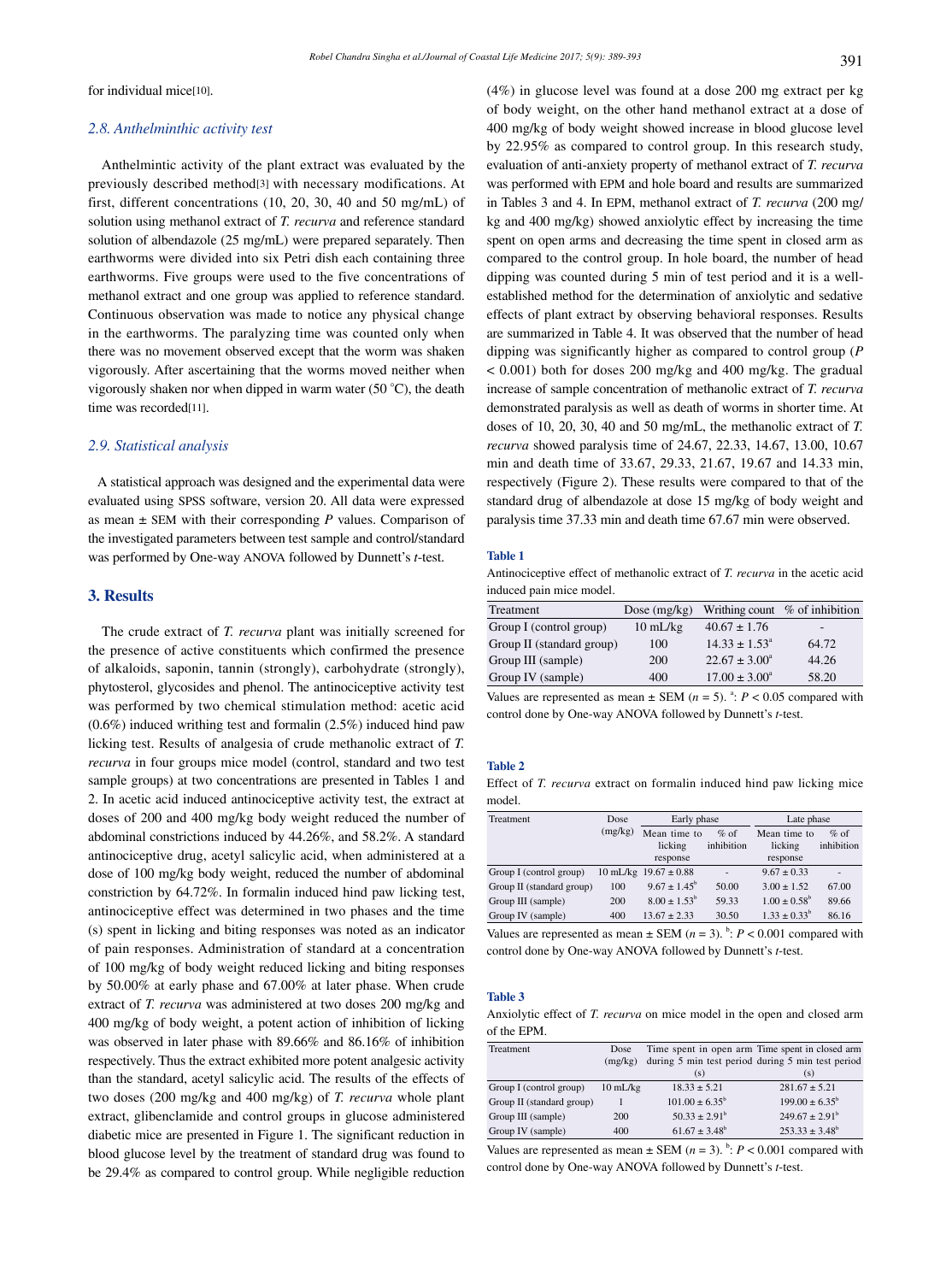

Figure 1. Glucose level of mice on glucose tolerance study.

# **Table 4**

Anxiolytic effects of methanolic extract of *T. recurva* on mice model in the hole board.

| Treatment                 | Dose               | Number of head dipping during 5 |  |
|---------------------------|--------------------|---------------------------------|--|
|                           | (mg/kg)            | min test period                 |  |
| Group I (control group)   | $10 \text{ mL/kg}$ | $37.33 \pm 3.38$                |  |
| Group II (standard group) |                    | $38.33 \pm 7.96$                |  |
| Group III (sample)        | <b>200</b>         | $59.67 \pm 5.03^b$              |  |
| Group IV (sample)         | 400                | $63.33 \pm 5.51^{\circ}$        |  |

Values are represented as mean  $\pm$  SEM ( $n = 3$ ).  $\frac{b}{c}$ :  $P < 0.001$  compared with control done by One-way ANOVA followed by Dunnett's *t*-test.



**Figure 2.** Anthelminthic activity of crude methanol extract of *T. recurva.* A: 10 (Sample1); B: 20 (Sample2); C: 30 (Sample2); D: 40 (Sample4); E: 50 (Sample5); F: 15 (Standard).

#### **4. Discussion**

 In acetic acid induced writhing method, pain is triggered by release of free arachidonic acid from tissue phospholipid via cyclooxygenase and prostaglandin biosynthesis. This pathway associated with increased level of prostaglandin  $E_2$  and prostaglandin  $F_{2\alpha}$  in peritoneal fluids as well as lipoxygenase products which enhances inflammatory pain by increasing capillary permeability. Acetic acid induced writhing response in mice is reliable and affords rapid evaluation of peripheral type of analgesic action[12]. The plant extract of *T. recurva* showed dose dependent reduction of abdominal constriction and significantly reduced writhing as compared to control ( $P < 0.05$ ). The analgesic effect produced by the *T. recurva* and acetyl salicylic acid might be via central inhibition or cyclooxygenase or via peripheral mechanisms involved in the inhibition of prostaglandins, leukotrienes, and other endogenous substances that stimulate pain. In formalin induced licking and biting, neurogenic pain occurs due to a direct effect of formalin on nociceptors which cause stimulation of afferent C fibers resulting from bradykinin and substance P release, in the early phases. In late phase, inflammatory pain results from release of inflammatory mediators such as histamine and prostaglandins[13]. The methanolic extract of *T. recurva* showed significant inhibition of hind paw licking both in early and late phase as compared to control  $(P < 0.001)$ . In late phase, the plant extract showed significantly higher inhibition as compared to standard  $(P < 0.05)$ . The inhibitory effect of the extract in the later phase is due to its peripheral action. Previously various phytochemicals *e.g.* alkaloids, flavonoids, saponins and tannins were reported to exhibit analgesic activity by other researcher[14-16]. Therefore, from the preliminary phytochemical screening, it can be assumed that the extract of *T. recurva* showed analgesic activity due to the presence of alkaloids, saponins and tannins and this might be due to the blockade of the release of inflammatory mediator.

 Dual characteristics were observed for whole plant extract of *T. recurva*. At low doses (200 mg/kg), it slightly reduces blood glucose level in glucose induced mice and in high doses (400 mg/kg) it increases blood glucose level. Previous studies have suggested that a 25% lowering in blood glucose levels was considered a significant hypoglycemic effect[9]. In preliminary phytochemical screening, strong presence of carbohydrate was found in methanolic extract of *T. recurva* with glycosides and saponins. Study by Feinman *et al.*[17] supported that dietary carbohydrate restriction reliably reduces high blood glucose level with the elimination of need for medication. Literature study also revealed that the constituent's saponins are good antidiabetic metabolites[18].

 Psychological anxiety and distress engender generalized anxiety disorder, social phobia and post-traumatic stress disorder. Several researches indicate that neurobiological abnormalities in serotonergic, noradrenergic, glutamatergic and GABAergic transmission may be involved in pathophysiology of anxiety disorder[19]. These pathways in turn contribute to the anxiolytic action by maximizing the action of selective serotonin reuptake inhibitors, selective serotonin and noradrenalin reuptake inhibitors and benzodiazepines. Other mechanisms that may be involved include GABA transaminase or glutamic acid decarboxylase inhibition and binding with subunit of benzodiazepine receptor sites. In consequence, increased GABA neurotransmission has a damping effect on stimulatory pathways, which ultimately provides a psychologically calming effect[19]. The EPM is a valid animal model to investigate anxiolytic activity of phytoconstituents. Anxiolytic potential is here characterized by reluctance to enter open and high space and liking to stay on closed place[20]. Thus the EPM test in this research work suggested the anxiolytic activity of methanol extract of *T. recurva*. Increase in head dipping behavior is the expression of anxiolytic state and decrease in the number of head dipping reflects the depressant effects in hole board test[19,21,22]. The hole board showed that the methanolic extract of *T. recurva* causes a dose dependent increase in the number of head dips in mice which is statistically significant  $(P < 0.001)$  as compared to control group. It was also observed that the plant extract is more potent than the standard drug for anxiolytic activity  $(P < 0.001)$ . The EPM and hole board method give consistent result for anxiolytic effect in this research work. Several study reported that the plants containing alkaloids, glycosides, phytosterols, flavonoids, saponins and tannins possess good anxiolytic activity[7,13,23]. The methanolic extract of *T. recurva* also contains alkaloids, glycosides, tannin (strongly), saponin and phytosterol. Alkaloids, glycosides, and flavonoids in